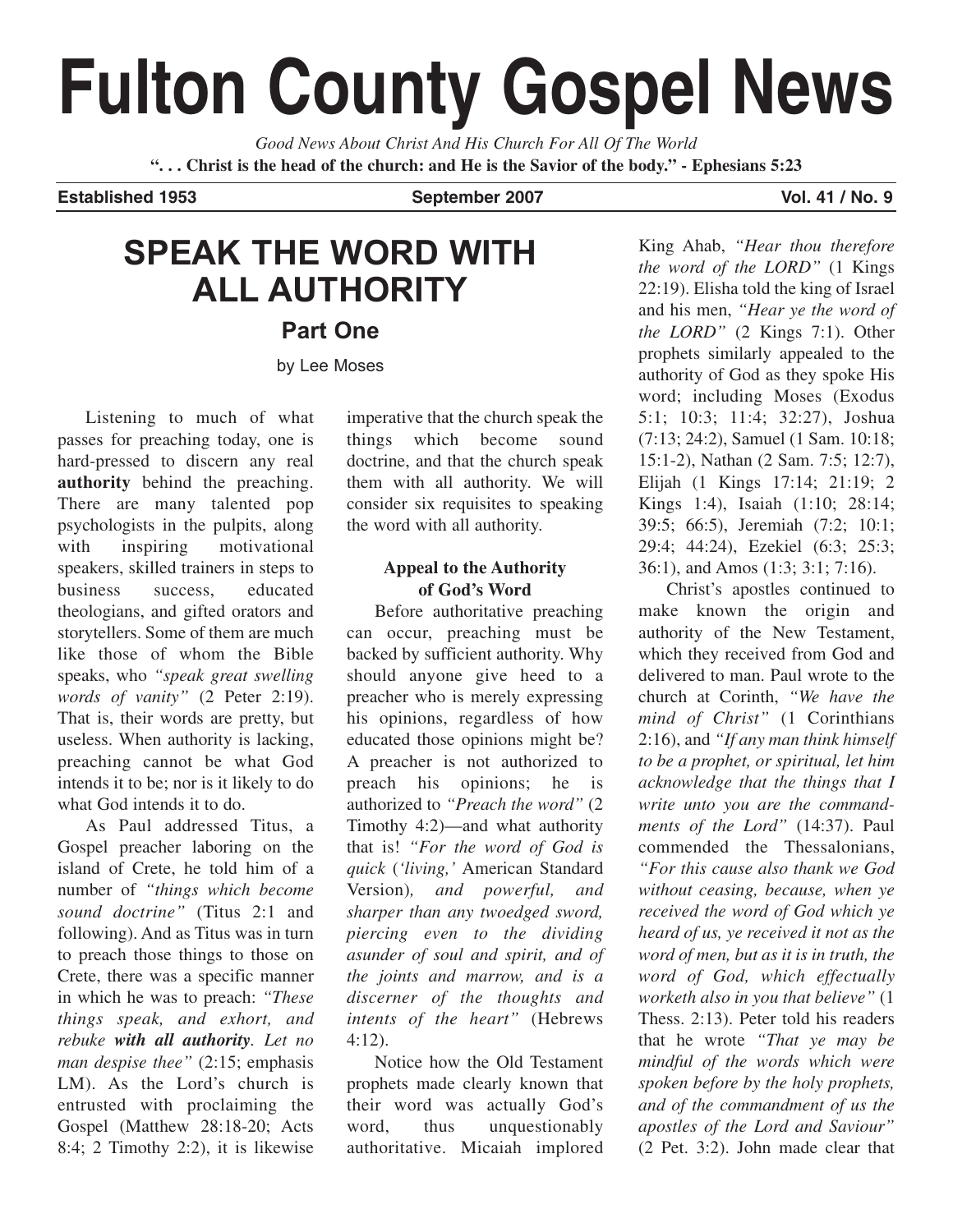#### **FULTON COUNTY GOSPEL NEWS** USPS Publication #211780

. . . is a Periodical publication issued monthly by the Church of Christ at Third and Bethel (P.O. Box 251), Mammoth Spring, AR 72554-0251. **POSTMASTER: Please mail all changes of address to the above address.**

**FCGN** is mailed free of charge to any who care to receive it. We will be happy to add any names to the regular mailing list. If you send in a name we must have a complete address, including number and street name, or R.R. or HCR number, plus box number, or a P.O. Box number and the **NINE DIGIT ZIP CODE**. This paper is supported by voluntary contributions for which we are grateful. Financial information will be furnished upon request. **Mail all address corrections or manuscripts to:**

#### **FULTON COUNTY GOSPEL NEWS** P.O. Box 251

Mammoth Spring, AR 72554

| Lee Moses $\dots\dots\dots\dots\dots\dots$ . EDITOR       |  |
|-----------------------------------------------------------|--|
|                                                           |  |
| $E$ -Mail $\ldots \ldots \ldots$ . cocfcgn@centurytel.net |  |
| Website www.fultoncountygospelnews.org                    |  |
|                                                           |  |
| $E$ -Mail $\ldots \ldots \ldots$ halopages @ yahoo.com    |  |

#### *continued from page 1*

the final book of the New Testament was *"The Revelation of Jesus Christ, which God gave unto him"* (Revelation 1:1). Evidently the Lord **wants** people who are hearing His word to **know** that they are hearing His word.

However, merely saying, "This is the word of the Lord" is hardly sufficient. The Lord strongly condemns those who claim to be speaking His word when they are not (Deuteronomy 18:20; Jeremiah 14:14-15; 23:30-32; Acts 15:24; 1 Timothy 1:19-20). So one must ensure that what he is preaching is God's word. No, one speaking today will not receive his message directly from God as did the prophets and the apostles, but one can still preach God's word. He is as certainly and fully equipped as a first-century preacher, if he will apply himself honestly, sincerely, and whole-heartedly to his task (2

Timothy 3:16-17; 2 Pet. 1:3; 1 Timothy 4:13; 2 Tim. 2:15). If one is to preach with authority, he will preach a Biblical sermon, not a speech lightly seasoned with Scriptures. He will show what the Scriptures say and teach. If one is to speak with "all authority," he must remember where "all authority" lies—and it lies with Christ (Matthew 28:18; compare with 1 Corinthians 15:27; Ephesians 1:22- 23).

Not only is the church to **speak** with all authority; but it is also to **exhort** and **rebuke** with all authority (Titus 2:15). What is to motivate one to heed any exhortation or rebuke unless there is convincing authority underlying that exhortation or rebuke? When an exhortation or rebuke can be shown to be based upon the authority of God's word, those who are interested in doing what is right before God will be sufficiently compelled (Acts 2:40-41; 2 Corinthians 7:11; Revelation 2:29).

#### **Use Scriptures Correctly and Convincingly**

Some preachers, while making it a point to use Scripture in their sermon, and thus to appeal to the authority of God's word, fail to use their Scriptures correctly or convincingly. This writer recently heard a "televangelist" making a strange assertion regarding God's statement, *"I am come down to deliver [Israel] out of the hand of the Egyptians, and to bring them up out of that land"* (Exodus 3:8). The speaker claimed that since God said He was going to bring Israel **up**, it meant He was going to **encourage** them before He brought them out of Egypt. This man then went on to "preach a sermon" about how we need to "lift ourselves up" before

God will "bring us out" of our affliction.

The above illustrates how one can use Scripture in a sermon, sometimes even quite a bit of Scripture, yet fail to deliver a Scriptural sermon. And what are hearers to do with a sermon that is filled with misapplied Scriptures? If they are "more noble" hearers, they will compare what the speaker says with what the Scripture says, realize that what the speaker says "ain't so—and reject it (Acts 17:11).

And this is a danger not only for false teachers, but also for those who are essentially preaching the Truth, yet misapplying Scriptures to get there. Some common misapplications of Scripture include saying Proverbs 22:6 teaches the impossibility of apostasy for a properlyreared child (*"Train up a child in the way he should go: and when he is old, he will not depart from it"*); saying 1 Corinthians 2:9 is about heaven (*"Eye hath not seen, nor ear heard, neither have entered into the heart of man, the things which God hath prepared for them that love him"*); and saying Revelation 2:10 merely means one must be faithful until he dies (*"Be thou faithful unto death, and I will give thee a crown of life"*). One must be sure to use Scriptures with their intended meaning, and show the hearers why any extended application follows. Remember, even the devil can quote Scripture correctly with false application (Matthew 4:6).

Correct use of the Scriptures is not limited to each individual reference. Sometimes individual Scriptures may be taught correctly, yet the sermon as a whole may fail to teach what the Bible teaches. If preaching topically, one must ensure that his approach is what the New Testament teaches on that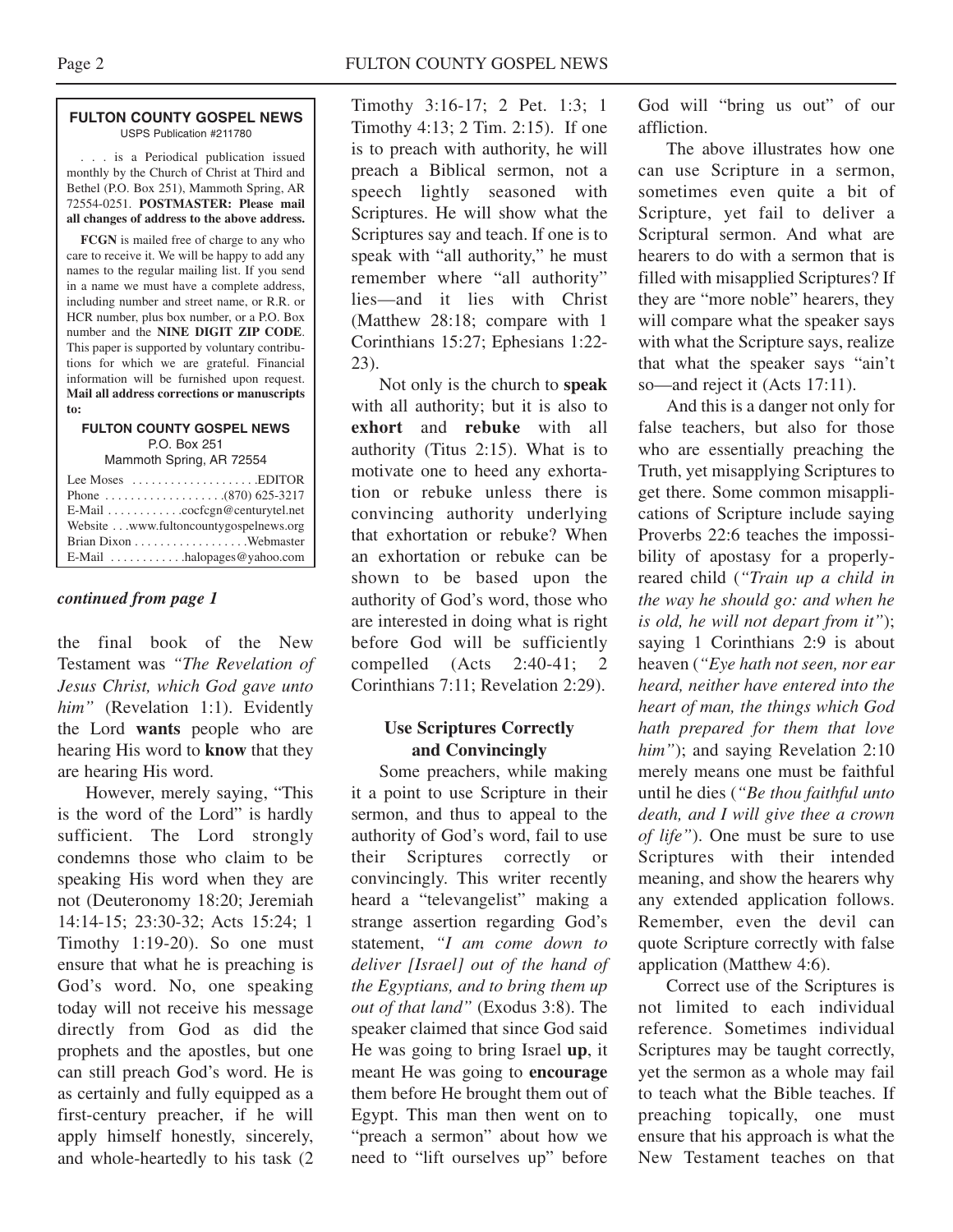topic. If preaching expositorily, one must ensure that he teaches what that passage teaches.

For one to preach authoritatively, he must not only use Scriptures correctly, he must also use them **convincingly**. Once Apollos correctly learned the doctrine of Christ, *"He mightily convinced the Jews, and that publickly, shewing by the scriptures that Jesus was Christ"* (Acts 18:28). Shortly after Saul's (Paul's) conversion, *"Saul increased the more in strength, and confounded the Jews which dwelt at Damascus, proving that this is very Christ"* (9:22); and he continued to reason convincingly from the Scriptures through his missionary journeys (13:16-42; 17:2-4; 19:8-10). God intends for His word to be preached convincingly; and the cynical people of today certainly need to be convinced, perhaps more than ever.

To be convincing, Scriptures must usually be set in their context. There may be times when a speaker familiar with his hearers can skip some background information, knowing they have heard it before. But it is important that they know the context in which a Scripture is given. If hearers can know the background behind a saying of Christ, or behind an inspired verse from an apostle, they will be better able to see how that passage teaches what the speaker says it does. It is unfortunate and unnecessary when a hearer responds, "How do I know this Scripture means what this preacher is telling me?"

And to be convincing, preaching must be logical. Jesus was the Master Logician. Consider how He dealt with those advocating religious error (Matthew 22:15-33, 41-45). At the conclusion of His refutations, *"No man was able to* *answer him a word, neither durst any man from that day forth ask him any more questions"* (verse 46). One must consider the Scriptures, realize they teach by implication, and draw those conclusions which are warranted by the evidence. Then he must show his hearers why they should arrive at the same conclusions.

*[To be continued next issue].*

## **THE BATTLE IS OF THE LORD**

by Alton W. Fonville

Being discouraged seems to be the normal reaction of weak and sinful man, while living among and trying to teach his fellowman the truth of God's word. So many times, we have seen men become distraught, down and out and ready to quit the battle when things were going rough for them. And, just so many times, the Lord has shown His power to the people and it would give courage and renewed strength to the ones in the battle. Several good examples of this come to mind from the Old Testament as well as the New. The battles we as Christians are involved with are not carnal as those with the Israelites. But, the examples are still the same. God wants His people to obey His instructions in fighting the battle for truth. We have to lend our support to the Lord and be "present and accounted for," as the military services ask.

The prophet Elijah is a typical example, as recorded in 1 Kings 19. He was already down and out, hiding in a cave when the Lord

asked him "what he was doing there." He had been fighting in battles and things looked bleak to him. The very people of God's choice, the Israelites, had broken covenant with the Lord and had slain the Lord's prophets with the sword and were trying to kill him. He told the Lord, *"I, even I only, am left; and they seek my life, to take it away."* The Lord told him that there were seven thousand yet who had not bowed the knee to Baal, and to get up and continue the battle and see the results. Great victories were won when Elijah obeyed the Lord and demonstrated his trust in Him. And that faith and trust is very important to the Lord. He demonstrated His power to fight the battle through a few of his people in the story of Gideon in Judges 7. Instead of thousands which showed up for battle, only three hundred faithful and dedicated men were chosen, and the battle was won, because it was "of the Lord." Jonathan made a very important statement in this regard: *"It may be that the Lord will work for us: for there is no restraint to the Lord to save by many or by few"* (1 Samuel 14:6).

The young "shepherd boy" David, just before he killed the giant Goliath of the Philistines for defying the people of God, wanted all the world to know *"that there is a God in Israel"* and *"that the Lord saveth not with the sword and spear, because the battle is of the Lord"* (1 Samuel 17:46-47). This is the very thing which Christian people today need to learn. When we are on the Lord's side, having made that allimportant decision of whom we will serve, we need to demonstrate that faith in Him to keep His word and let Him use us as His instruments. After all, He told Moses long before